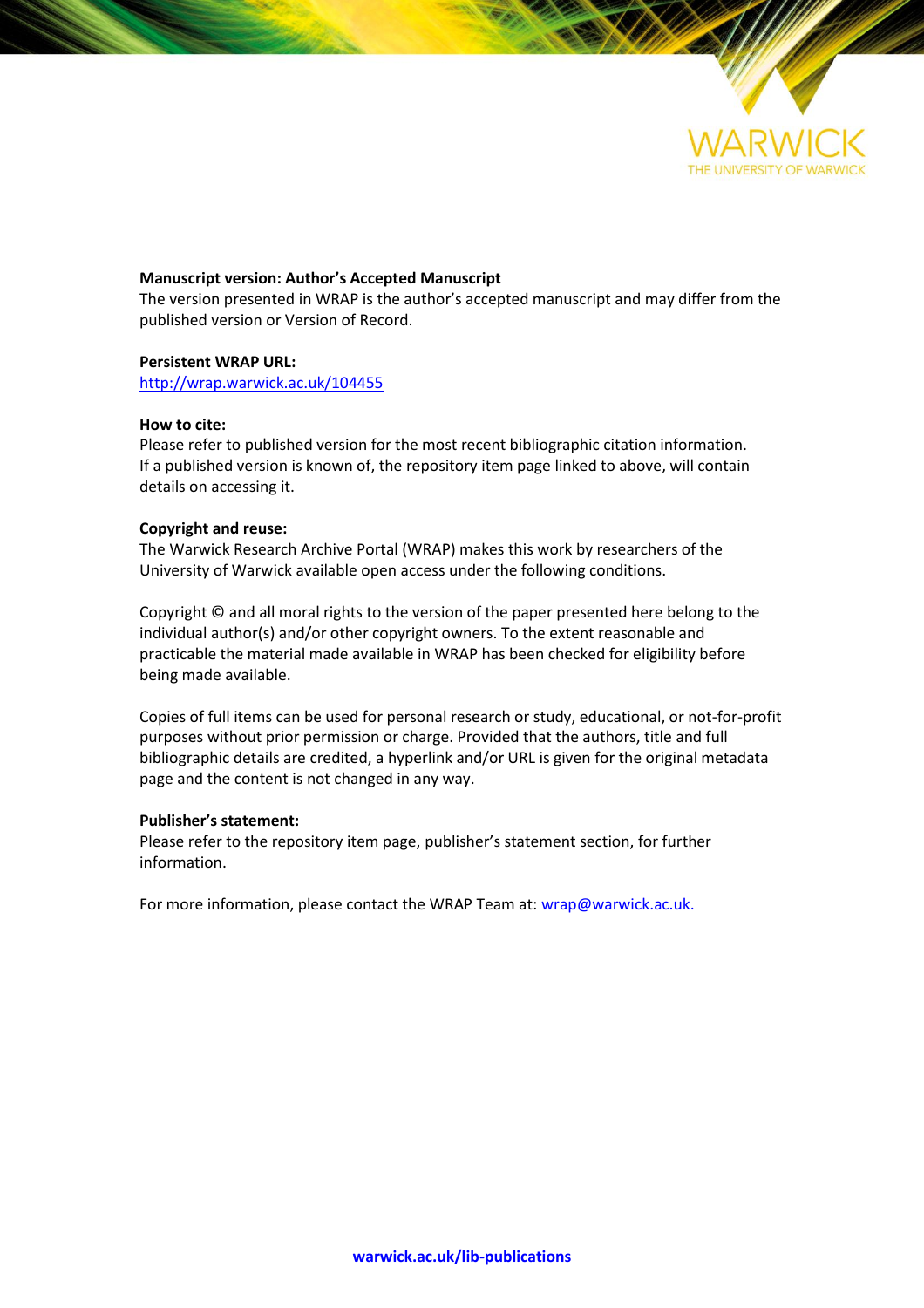# UMOD: A Device for Monitoring Postoperative Urination

Konstantinos KATZIS<sup>a, 1</sup>, Georgios DESPOTOU<sup>b</sup> and Richard W. JONES<sup>c</sup>

<sup>a</sup> *Depatment of Computer Science and Engineering, European University Cyprus, CY*

b *Institute of Digital Healthcare WMG, University of Warwick, U.K.*

<sup>c</sup> *ZJU-UIUC International Institute, Zhejiang University, P.R. China*

**Abstract.** A Urine Monitoring Device (UMOD) has been designed and implemented for monitoring postoperative urination. This device has been created primarily to assist nurses and doctors monitor patients during their postoperative and recovery period. Furthermore, to reduce the burden of the nursing staff required to regularly monitor and empty the urine bags saving them precious time. The device consists of a stand and a load cell where the urine bag is attached. The stand is light and can easily move shall the patient require to move. An ESP Wi-Fi microprocessor module is used to calculate the rate of flow of urine in real time, identify and ignore any false readings due to accidental movements of the urine bag using an accelerometer and transmit the readings to a server / cloud through the local Wi-Fi.

**Keywords.** Monitoring, Urine, Postoperative Urination, Fluids, Medical treatment

### **Introduction**

The number of different medical related conditions treated on a daily basis in hospitals is enormous, requiring constant attention from hospital staff, resulting in pressure, tension and in some cases mistakes. Rapid changes in medical technologies together with changing practice pattern of doctors can be employed to improve the time spent by nurses and doctors. Today's medical technology is more advanced and effective while there is strong demand for even more advanced diagnostic technology and therapeutic equipment. Development of such technologies is the way forward towards a more effective and accurate healthcare system. Nevertheless, technology can improve healthcare and treatment by improving simple everyday life tasks of patients. This has become even more apparent given that there is high demand for increased productivity despite financial reductions. As stated i[n \[1\],](#page-4-0) "Expensive technology is a bargain if it can improve quality of life, preserve economic productivity and prevent the high cost of disability". This paper presents how a prototype of a low-cost Urine Monitoring Device (UMOD) has been developed and how this can be used for patients fitted with a urine catheter. The device has been designed to provide constant, real-time information about the rate of flow of urine in the bag. The rate of flow of urine is particularly useful to the medical staff given that there are many illnesses related to the urine system such as chronic kidney disease, bladder diseases, urine system pathologies, etc. Most importantly, UMOD can be used to monitor the patients' ability to urinate postoperatively given that there are numerous factor that can influence this ability such as (a) age, (b) gender, (c) a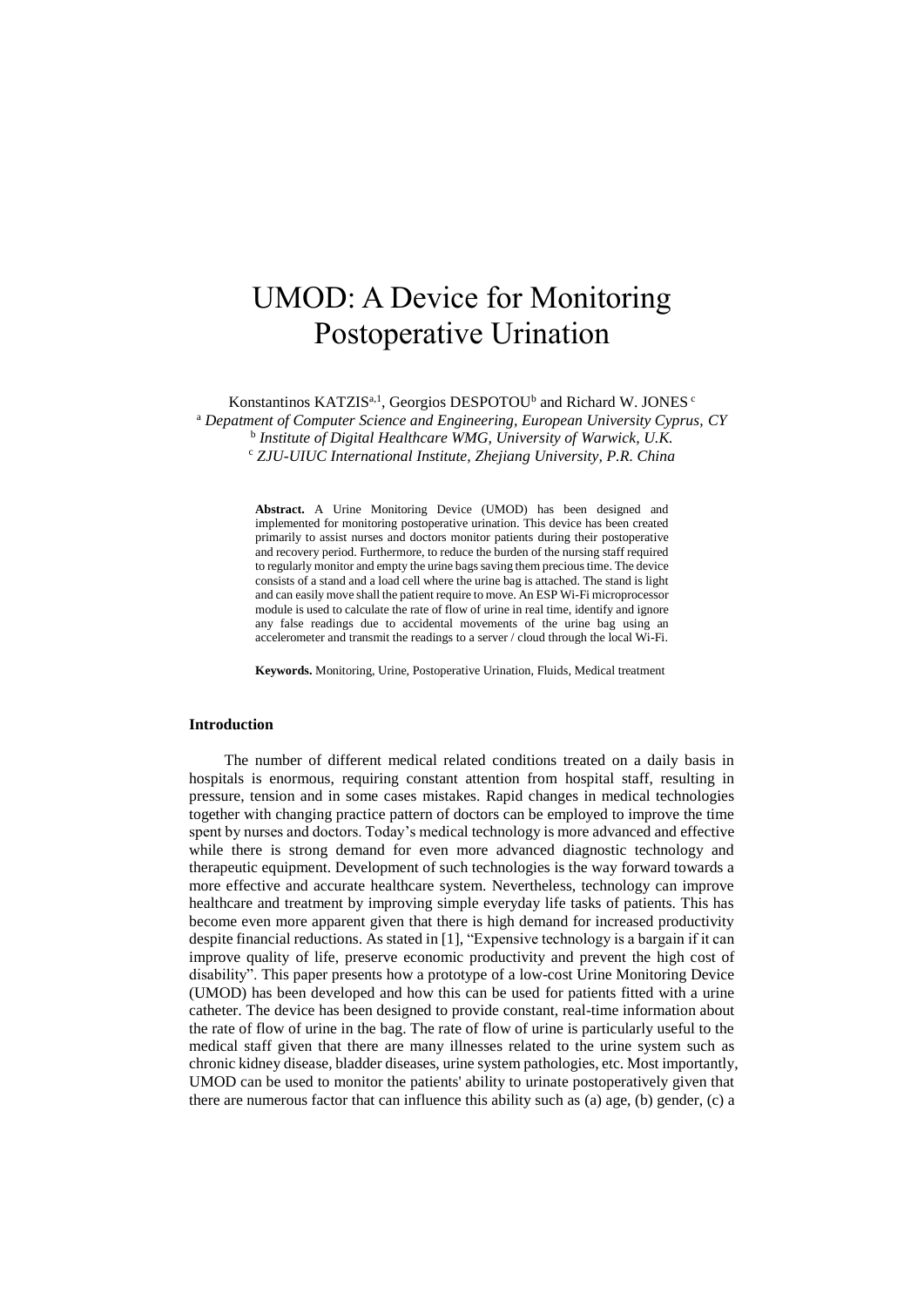previous history of bladder problems, (d) type and duration of surgery and anesthesia, (e) drugs, and (f) intravenous fluids [\[1\].](#page-4-0) In such cases, our device can be used to provide useful information to the doctors regarding the frequency and the volume of urine flowing out of the body of the patient.

#### **1. Proposed Low-Cost Urine Monitoring Device**

The objective of developing a low-cost urine monitoring device is to facilitate the mass deployment of such devices in hospitals in order to collect useful information from patients suffering from urinary related diseases and support their postoperative treatment. Also, to reduce the burden of the nursing staff to check the urine bags at frequent time intervals by alerting the nurse station with the help of an alarm system so that a suitable action can be taken. Furthermore, to intergrade these devices to a healthcare system. In 2014 Abraham Otero et.al. designed and built a similar device capable of automatically monitoring of urine output [\[3\].](#page-4-1) The device provided minute by minute measures and it could generate alarms that warned of deviations from therapeutic goals. Their device had a single-chamber container holding 90ml. The urine ended up in the vessel through a tube attached to the catheter and outside it had a capacitive sensor. This capacitive sensor was used to measure urine levels in the container. So, when this pot was filled, it was emptied automatically without the need of electricity. To do this, however, their device used magnetic forces to prevent activation of the dispenser until it is almost full. In addition, BIOMETRIX built a device called URIMETRIX for measuring the urine output and calculates the volume of urine every time the patient urinates and then dispose the urine in a bag [\[4\].](#page-4-2) This allows closer monitoring of the patients given that it is possible to measure the ratio of urine density compared with water density and provide information on the kidney's ability to concentrate urine. URIMETRIX includes high level urine meters, foley catheters with temperature sensor and intra-abdominal pressure sets with accurate pressure transducer monitoring. UMOD features a much simpler and lower-cost mechanism where the weight of the catheter's bag is constantly measured and any increase / decrease on the weight of the urine bag is timely recorded. No special urine bags are required nor tubes. Assuming an average density of the urine, it is possible to calculate the quantity of urine flowing into the bag in milliliters. Nevertheless, for some conditions, there is high urine specific gravity, such as in the cases of volume loss (dehydration, vomiting, diarrhea, fever), hepatorenal syndrome, heart failure, renal artery stenosis, shock syndrome of inappropriate antidiuretic hormone. For some other conditions such as diabetes insipidus, renal failure, pyelonephritis, glomerulonephritis, psychogenic polydipsia, malignant hypertension there is low urine specific gravity. In such cases using a urinary specific gravity measurement is a routine part of urinalysis. Nevertheless, this exceeds the scope of UMOD given that it is designed to provide readings assuming an average urine density thus making it applicable for conditions that do not affect the urine specific gravity and simple monitoring of postoperative urination is critical for the recovery of the patient [\[5\].](#page-4-3)

#### *UMOD System Requirements*

The Urine Monitoring Device was designed based on a set of requirements provided by nurses and doctors. More specifically, the UMOD's cost had to be kept as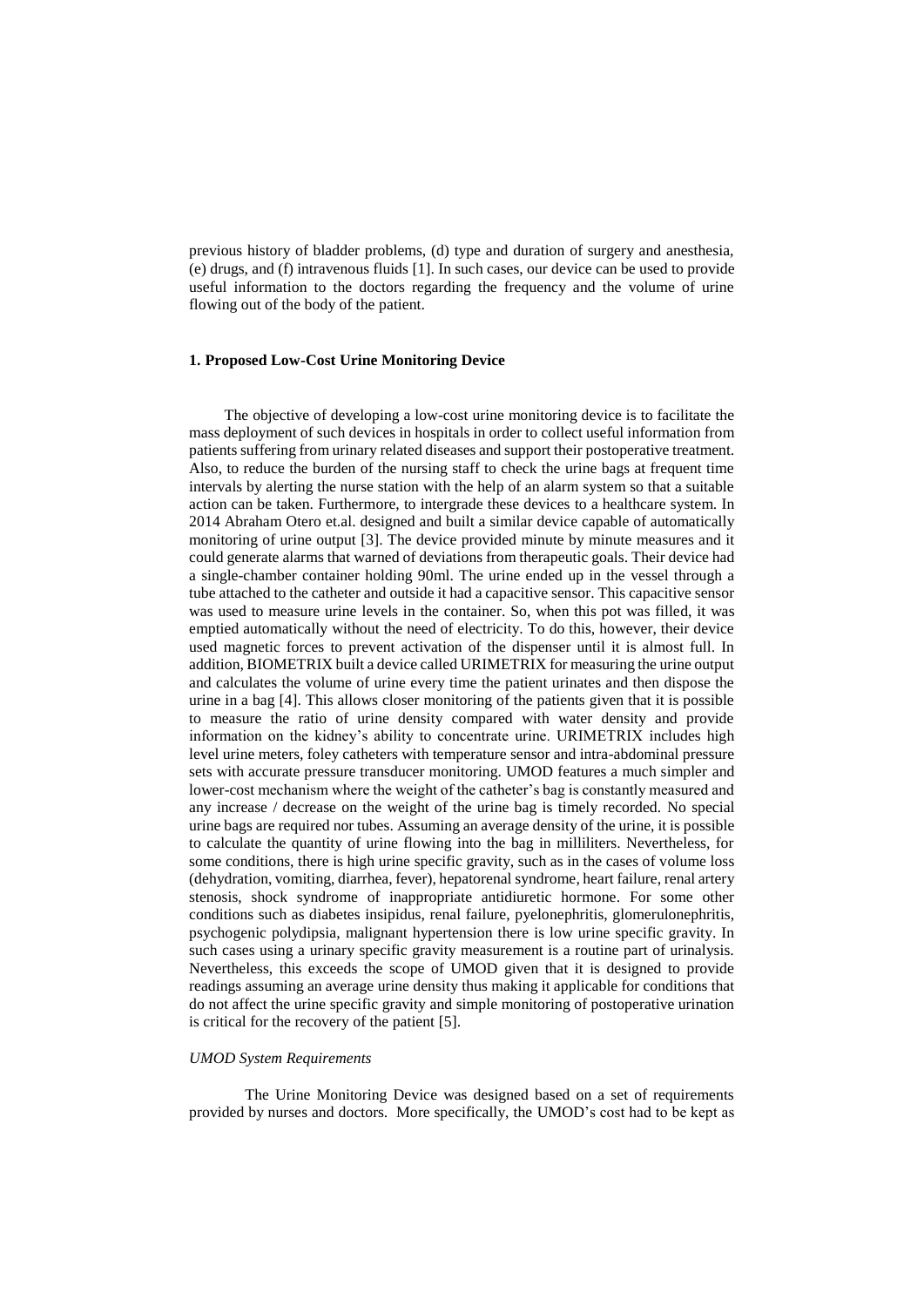low as possible to support the mass deployment such devices around a hospital. UMOD should be light in order to be easy to move. It should constantly measure the weight of the urine bag (ignoring the actual weight of the bag) and transmit the data to a local server / cloud for further processing. Furthermore, UMOD should be easy to set up for users (primarily nursing staff) with no particular ICT skills. Furthermore, the device should also be capable of ignoring any sort of accidental movements of the urine bag. The device should also be fixed either on the side of the bed or on a separate floor stand given that some patients might wish / have to move out of their bed. The device should allow nursing staff to easily empty the urine bag.

#### *UMOD Hardware / Software Design and Operation*

Operation of UMOD is based on a load-cell that constantly measures the weight of the bag and transmits the readings to a local server / cloud running a database to keep track of each patient urination (time, weight / volume). More specifically, the device is using an ESP (Wi-Fi) microprocessor module which is connected to a load cell. The load cell is used to measure the weight of the urine bag and it can provide readings up to 2kg. The analogue signal from the load-cell is amplified and then received by the ESP where it is then transmitted through the Wi-Fi to a local server or cloud. The load cell is attached on the stand that is to be situated next to the patient's bed. A hook connected on the load cell allows the urine bag to be attached. Using the readings recorded in the local server / cloud, it is possible to calculate the rate of flow of urine per hour. These readings can be particularly useful for checking the frequency and quantity of urination of a patient assuming average urine density. Finally, an LCD screen is connected to UMOD where someone can see the current reading of the urine weight. UMOD is set to ignore the weight of the empty urine bag, thus providing readings only of the content of the bag. UMOD is also facilitated with an accelerometer in order to record potential movements of the urine bag. The accelerometer has been (externally) attached near the end of the urine bag (see [Figure 1a](#page-3-0)nd [Figure 2\)](#page-4-4).



Figure 1 Proof of concept of UMOD integrated with a Healthcare System

<span id="page-3-0"></span>[Figure 1](#page-3-0) illustrates a proof of concept of how UMOD will be integrated with a health care system providing useful information about the state of the patient in terms of urine output. Typically, this data will be made available to the medical department the patient is treated through a local server, as well as to the cloud for external access through the healthcare system of the country.